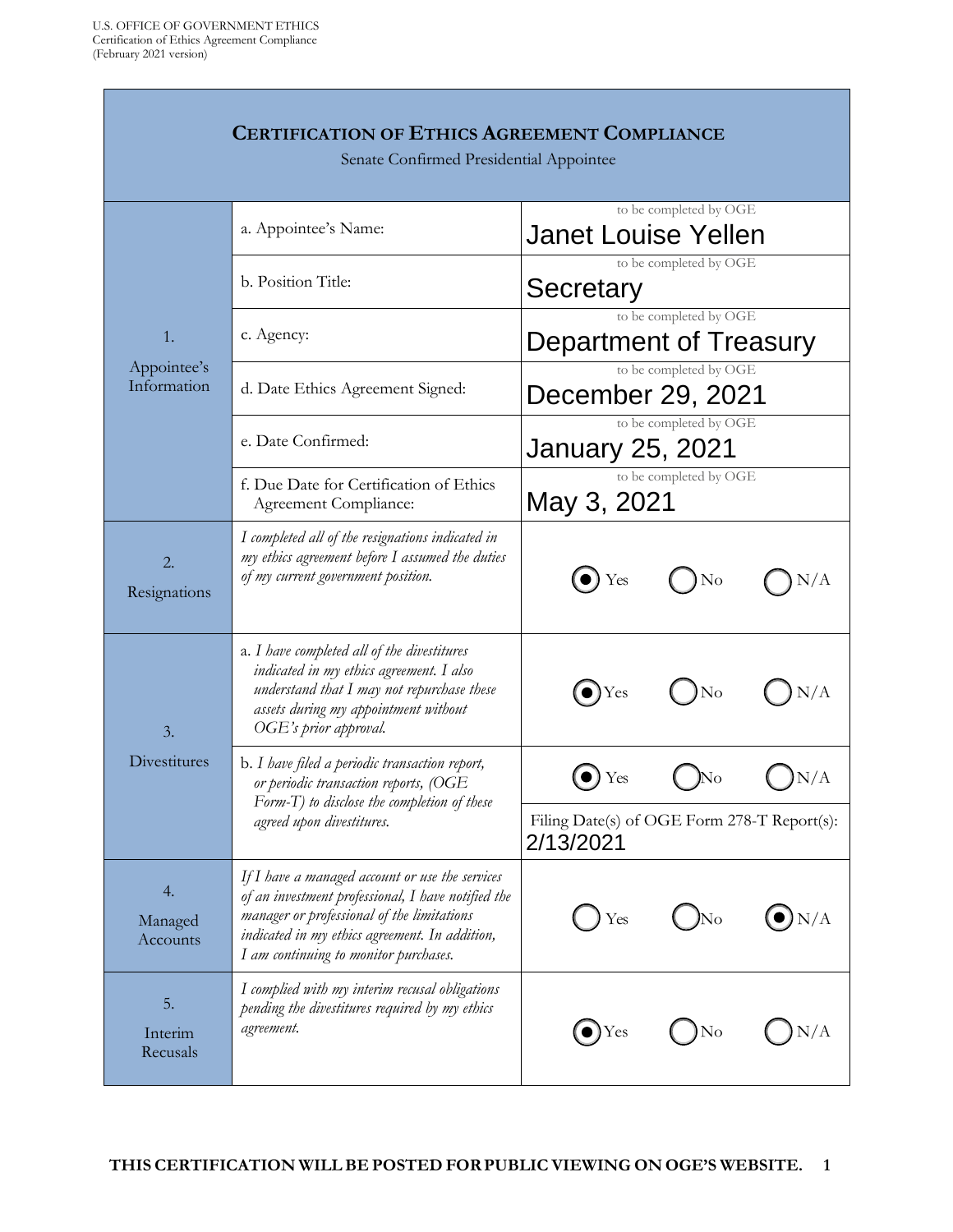| 6.<br>Recusals<br>$(\text{Note:} \text{These})$<br>factual statements<br>describe the<br>appointee's current<br>status. They are<br>not intended to<br>modify ethics<br>agreement<br>commitments or<br>create new recusal<br><i>obligations.</i> ) | a. I will continue to recuse from particular<br>matters in which I know I have a personal<br>or <i>imputed</i> financial interest directly and<br>predictably affected by the matter, unless I<br>receive a waiver or qualify for a regulatory<br>exemption. | No                                      |  |  |
|----------------------------------------------------------------------------------------------------------------------------------------------------------------------------------------------------------------------------------------------------|--------------------------------------------------------------------------------------------------------------------------------------------------------------------------------------------------------------------------------------------------------------|-----------------------------------------|--|--|
|                                                                                                                                                                                                                                                    | b. I am recusing from particular matters in<br>which any former employer or client I served in<br>the past year is a party or represents a party,<br>unless I have been authorized under 5 C.F.R.<br>\$2635.502(d).                                          | N/A<br>$\blacktriangleright$ )Yes<br>No |  |  |
|                                                                                                                                                                                                                                                    | c. I am recusing from particular matters in<br>which any former employer or client $I$ served<br>in the two years prior to my appointment is a<br>party or represents a party, unless I have<br>received a waiver under Exec. Order 13989.                   | $\bullet$ )Yes<br>N/A                   |  |  |
|                                                                                                                                                                                                                                                    | a. I received a waiver pursuant to 18 U.S.C.<br>\$208.                                                                                                                                                                                                       | ) No<br>Yes                             |  |  |
| 7.<br>Waivers and<br>Authorizations                                                                                                                                                                                                                |                                                                                                                                                                                                                                                              | Date:<br>Financial interest:            |  |  |
|                                                                                                                                                                                                                                                    | If yes, indicate the date of the waiver and<br>indicate the financial interest covered by the<br>waiver.                                                                                                                                                     |                                         |  |  |
|                                                                                                                                                                                                                                                    | b. I received a waiver pursuant to Executive<br>Order 13989.                                                                                                                                                                                                 | Yes                                     |  |  |
| (Consult with                                                                                                                                                                                                                                      |                                                                                                                                                                                                                                                              | Date:                                   |  |  |
| your<br>agency's<br><b>DAEO</b> if<br>uncertain<br>under what<br>authority a<br>waiver or<br>authorization<br>was granted.)                                                                                                                        | If yes, indicate the date of the waiver and the<br>subject of the waiver (i.e., applicable paragraph<br>of the ethics pledge, parties, particular matters,<br>specific issue areas, as applicable).                                                          | Subject:                                |  |  |
|                                                                                                                                                                                                                                                    | c. I received an authorization pursuant to<br>5 C.F.R. § 2635.502(d).                                                                                                                                                                                        | Yes<br>$\bullet$ No                     |  |  |
|                                                                                                                                                                                                                                                    | If yes, indicate date of authorization and                                                                                                                                                                                                                   | Date:                                   |  |  |
|                                                                                                                                                                                                                                                    | identify the covered person(s) as to whom you<br>have been authorized (e.g., former employer,                                                                                                                                                                | Covered person(s):                      |  |  |
|                                                                                                                                                                                                                                                    | former client, spouse's employer, spouse's<br>current client, etc.).                                                                                                                                                                                         | No, with respect to specific entities.  |  |  |
|                                                                                                                                                                                                                                                    | $d. I$ received a waiver pursuant to 5 C.F.R.<br>$\int$ 2635.503(c).                                                                                                                                                                                         | Yes                                     |  |  |
|                                                                                                                                                                                                                                                    |                                                                                                                                                                                                                                                              | Date:<br>Former employer or payer:      |  |  |
|                                                                                                                                                                                                                                                    | If yes, indicate the date of the waiver and<br>identify the former employer or payer.                                                                                                                                                                        |                                         |  |  |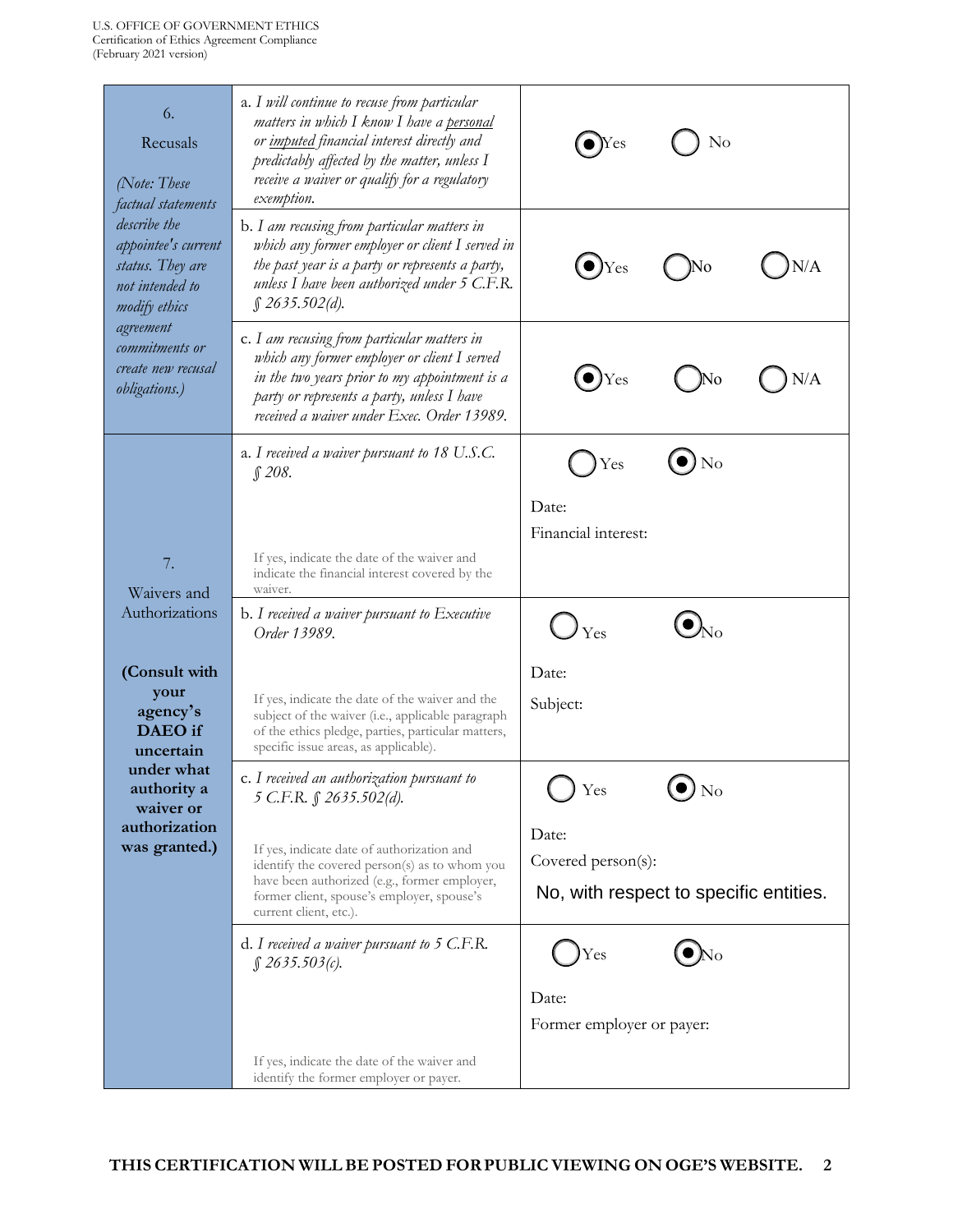| 8.<br>Payments,<br>Accelerations,<br>or Divestitures<br>Required to be<br>Completed<br>Prior to<br>Entering<br>Government<br>Service                                                       | Mark this<br>box if not<br>applicable:                                                                                                                                                                                                                                                                                                                                                                                                                                                                                                                                                                                                                               | a. If I committed that I would<br>forfeit a financial interest or<br>payment, unless it was<br>received or accelerated prior to<br>my assumption of the duties<br>of the government position:<br>b. Financial interest or<br>payment at issue: | I forfeited it.          | I received it (or it was accelerated) <u>prior to</u> my<br>assumption of the duties of the position.<br>I received it (or if was accelerated after my<br>assumption of the duties of the position. |  |
|--------------------------------------------------------------------------------------------------------------------------------------------------------------------------------------------|----------------------------------------------------------------------------------------------------------------------------------------------------------------------------------------------------------------------------------------------------------------------------------------------------------------------------------------------------------------------------------------------------------------------------------------------------------------------------------------------------------------------------------------------------------------------------------------------------------------------------------------------------------------------|------------------------------------------------------------------------------------------------------------------------------------------------------------------------------------------------------------------------------------------------|--------------------------|-----------------------------------------------------------------------------------------------------------------------------------------------------------------------------------------------------|--|
| 9.<br>Requirements                                                                                                                                                                         | select N/A.                                                                                                                                                                                                                                                                                                                                                                                                                                                                                                                                                                                                                                                          | I have completed my initial ethics briefing,<br>pursuant to 5 C.F.R. § 2638.305.<br>If you are a Special Government Employee<br>(SGE) or career Foreign Service Officer (FSO),                                                                 | Yes                      | N/A<br>N <sub>o</sub>                                                                                                                                                                               |  |
| for Regular<br>Appointees                                                                                                                                                                  | Executive Order 13989.                                                                                                                                                                                                                                                                                                                                                                                                                                                                                                                                                                                                                                               | I have signed the ethics pledge pursuant to<br>If you are a SGE or career FSO or previously<br>signed the pledge, select N/A.                                                                                                                  | Yes                      | N/A<br>No                                                                                                                                                                                           |  |
| 10.<br>Additional<br>Ethics<br>Agreement<br>Requirements                                                                                                                                   |                                                                                                                                                                                                                                                                                                                                                                                                                                                                                                                                                                                                                                                                      | to be completed by OGE                                                                                                                                                                                                                         | the adjacent box.<br>Yes | to be completed by appointee<br>I am complying with these requirements as described in<br>N/A<br>)No                                                                                                |  |
| 11.<br>Comments of<br>Appointee                                                                                                                                                            | Prior to my nomination, I received honoraria for speeches from entities in<br>the financial services sector (e.g., banks, and asset and investment<br>management firms). On or about February 2, out of an abundance of<br>caution, Treasury's Designated Agency Ethics Official issued me an<br>authorization, pursuant to 5 C.F.R. § 2635.502(d). The authorization<br>permits me to work on class matters, that is particular matters focused on<br>the interests of the financial services sector. The limited authorization<br>does not cover my participation in particular matters involving the sources<br>of honoraria as parties or party representatives. |                                                                                                                                                                                                                                                |                          |                                                                                                                                                                                                     |  |
| Any intentionally false or misleading statement or response provided in this certification is a violation of law<br>punishable by a fine or imprisonment, or both, under 18 U.S.C. § 1001. |                                                                                                                                                                                                                                                                                                                                                                                                                                                                                                                                                                                                                                                                      |                                                                                                                                                                                                                                                |                          |                                                                                                                                                                                                     |  |
| I certify that the information<br>I have provided is complete<br>and accurate.                                                                                                             |                                                                                                                                                                                                                                                                                                                                                                                                                                                                                                                                                                                                                                                                      | Appointee's Signature:<br>Janet L. Yellen Digitally signed by Janet L. Yellen                                                                                                                                                                  |                          | Date:<br>3/3/21                                                                                                                                                                                     |  |
|                                                                                                                                                                                            |                                                                                                                                                                                                                                                                                                                                                                                                                                                                                                                                                                                                                                                                      |                                                                                                                                                                                                                                                |                          |                                                                                                                                                                                                     |  |